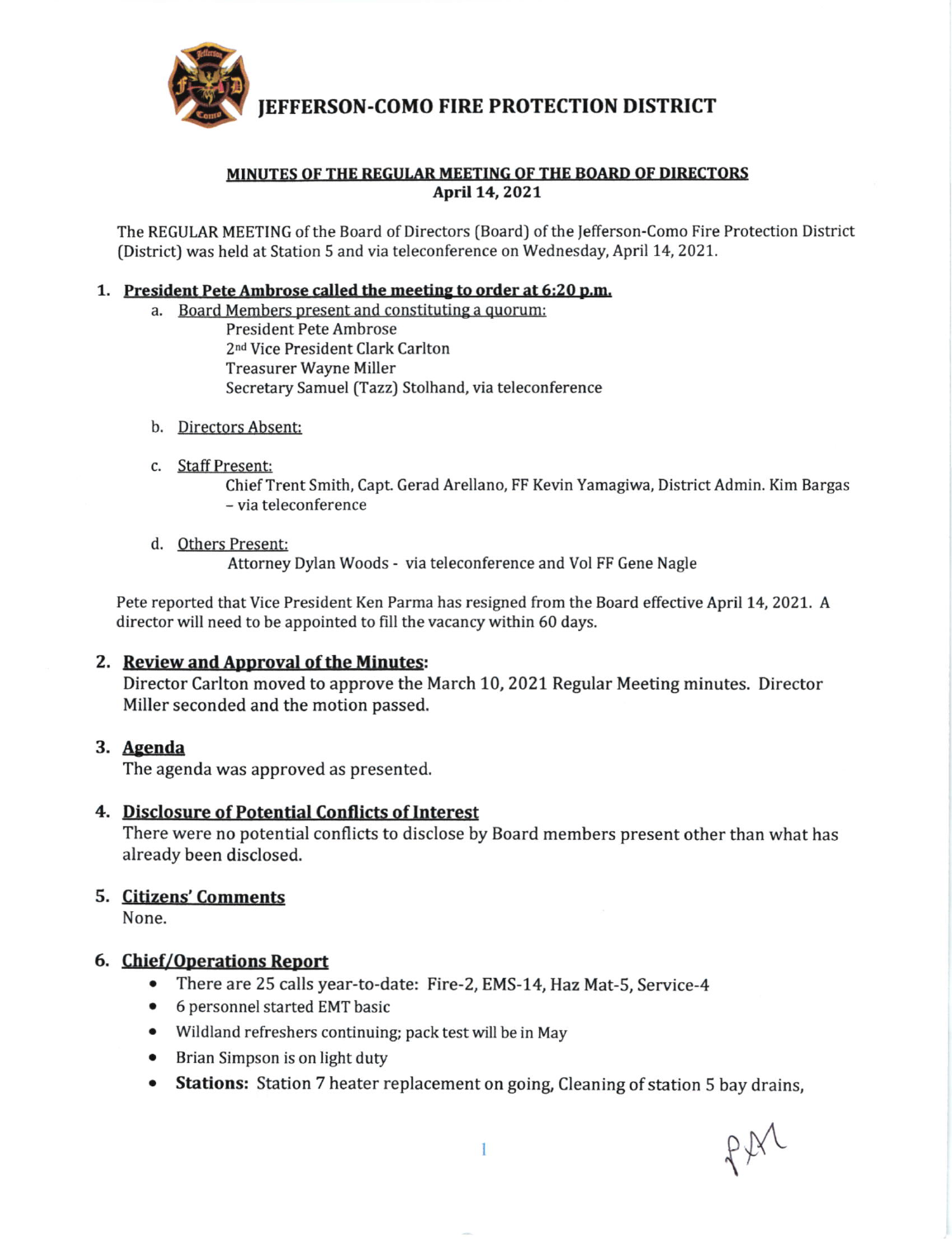

## IEFFERSON-COMO FIRE PROTECTION DISTRICT

replacing recliners in break/sleep room

- Vehicles: FEPP Inspection by DFPC Block heater to be installed State. Sent heater to Milan to install, UTV ready next week, Brush 66 replacement of front drive line, Tender 64 Ball valve replacement and pump repacked, Brush 65 Alignment and two tires done
- Projects & Programs: On going SOG's update, ongoing work on web and social media platforms, working Employee guidelines, sold 6 Propane Fire pits so far, EI Pomar Grant submitted for wildland gear and equipment, VFA grant started for Bunker gear and SCBA bottles, WFRMR Grant started for Air Burner

### 7. Financial Report

- a. The financial reports: Payables/Cash Receipts, Payroll Reports, Colotrust Statements/Reconciliation for period ending March 31, 2021 and Budget vs. Actual year-to-date were distributed via email and hard copy. Director Miller reported that he reviewed the Wells Fargo credit card closing date 3/28/2L Following review and discussion, Director Miller made a motion to approve the financial reports and bills for March in the amount of \$81,454.84. Director Stolhand seconded and the motion passed. Total account balances in Colotrust General Fund and Wells Fargo District Checking as of March 31, 2021 was  $$1,240,189$ . It was reported that the finance charge and late fee totaling \$117.22 was credited back to the credit card.
- b. All financials and any supporting documentation will be submitted to the auditor. lt was reported that the Colotrust and Well Fargo account reconciliations were reviewed by Director Miller. Reconciled volunteer checking account information will also be given to the auditor.

### B. Legal - Attornev Dylan Woods

Attorney Woods reported that he and Anita Merchant were promoted to partner and the firm's name is now Coaty Merchant Woods, P.C. He added that the firm has hired a new Associate Attorney, Natalie Noructt. Mr. woods was congratulated by everyone present.

Governor Polis signed a bill that lightly modifies the open meetings law which means some emails among directors do not constitute a board meeting. Attorney Woods will email the Board explaining the specifics.

## 9. Auditor

Ongoing.

### 10. Other Business

a. Consideration of Continuation of Declaration of Local Disaster Emergency/CoVlD-l9 Resolution 2020-03-02: Director Ambrose moved to adopt Continuation of Declaration of Local Disaster Emergency 2020-03-02. Director Stolhand seconded and the motion passed.

 $fA$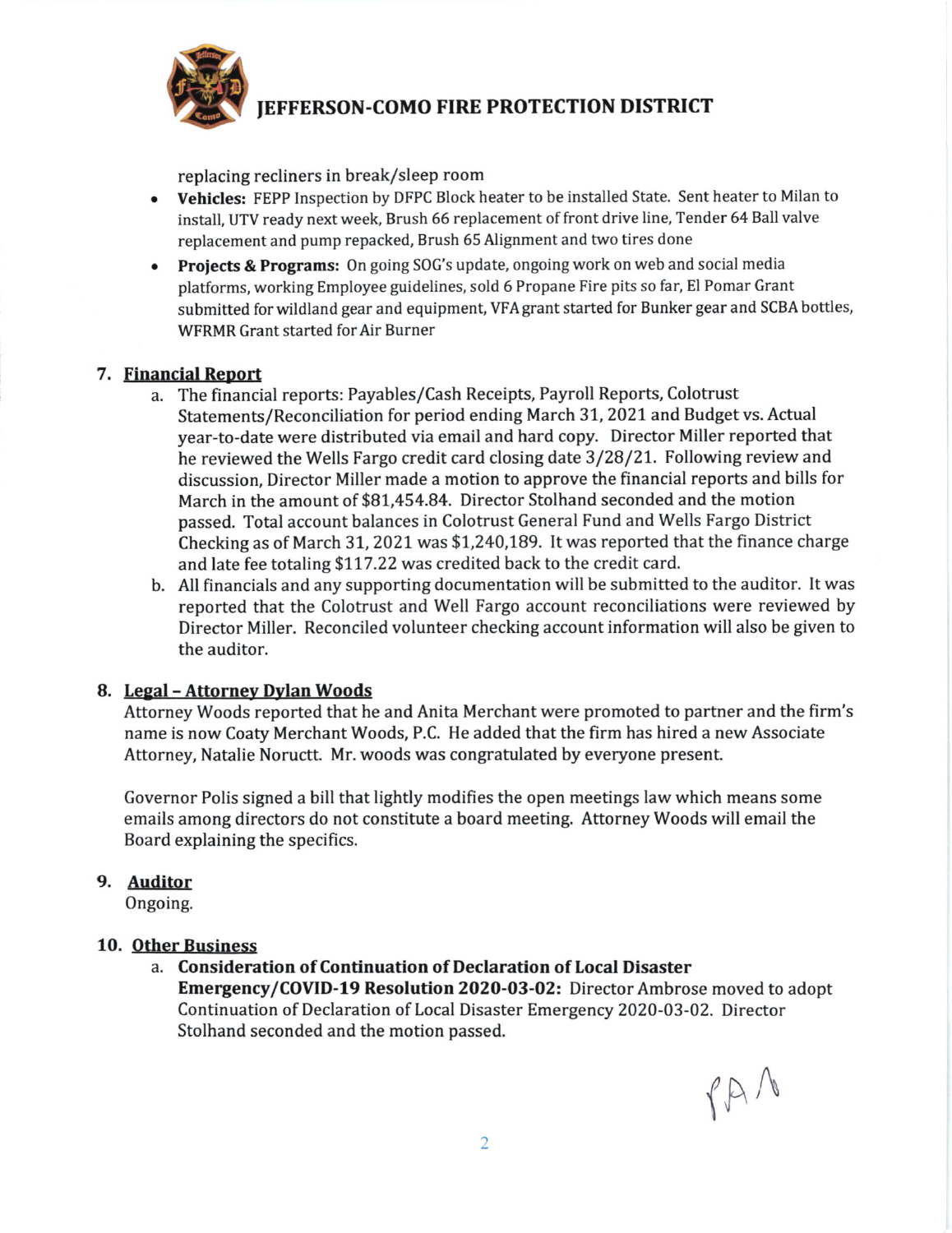

# **JEFFERSON-COMO FIRE PROTECTION DISTRICT**

11. Adjournment: There was no further business to come before the Board and Director Ambrose moved that the meeting be adjourned. Seconded by Director Carlton the motion passed and Director Ambrose adjourned the meeting at 6:42 p.m.

CERTIFICATION: The undersigned member of the Board of Directors for the Jefferson-Como Fire Protection District certifies that the April 14, 2021 regular meeting minutes are the official  $\hat{m}$ inutes duly  $\hat{\ell}$ utered by the Board at its regular public meeting held on May 12, 2021.

Pete Ambrose, President